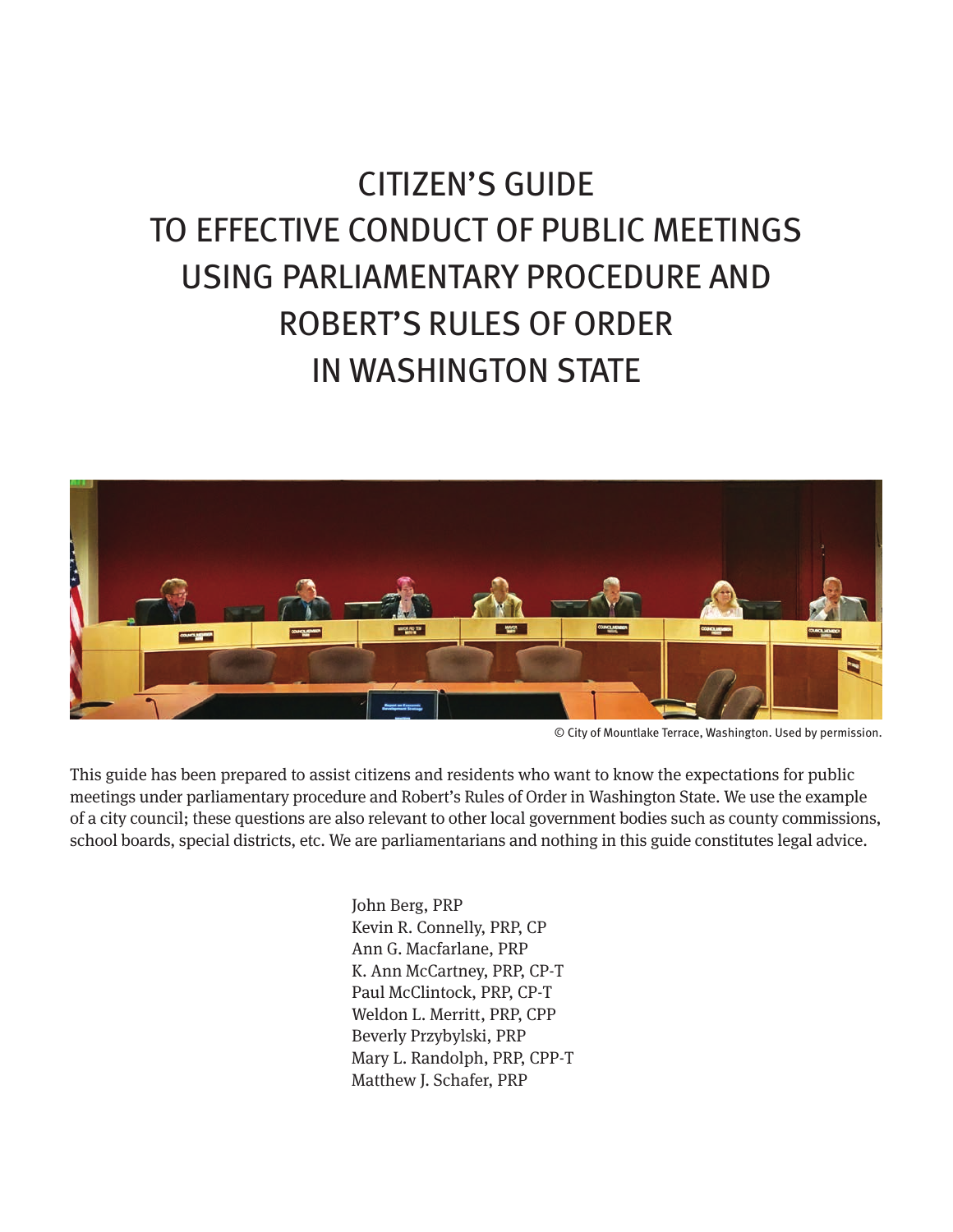# Table of Contents

| II.  |                                                                 |
|------|-----------------------------------------------------------------|
| III. |                                                                 |
|      |                                                                 |
|      |                                                                 |
|      |                                                                 |
|      |                                                                 |
|      | VIII. ADJOURNMENT AND ORDERING A MEMBER TO LEAVE THE MEETING  9 |
|      |                                                                 |

October 6, 2017 Updated as of December 11, 2017

© 2017 by John Berg, Kevin R. Connelly, Ann G. Macfarlane, K. Ann McCartney, Paul McClintock, Weldon L. Merritt, Beverly Przybylski, Mary L. Randolph, and Matthew J. Schafer. All rights reserved.



This guide is licensed under the Creative Commons Attribution-NonCommercial-NoDerivatives 4.0 International License. To view a copy of this license, visit http://creativecommons.org/licenses/by-nc-nd/4.0/. In

summary, this guide may be reproduced without any modifications and with attribution, but it may not be used for any commercial gain, either by itself or incorporated into a larger work or collection. There are other rights and obligations in the use or redistribution of this guide. See the license at the web address given above.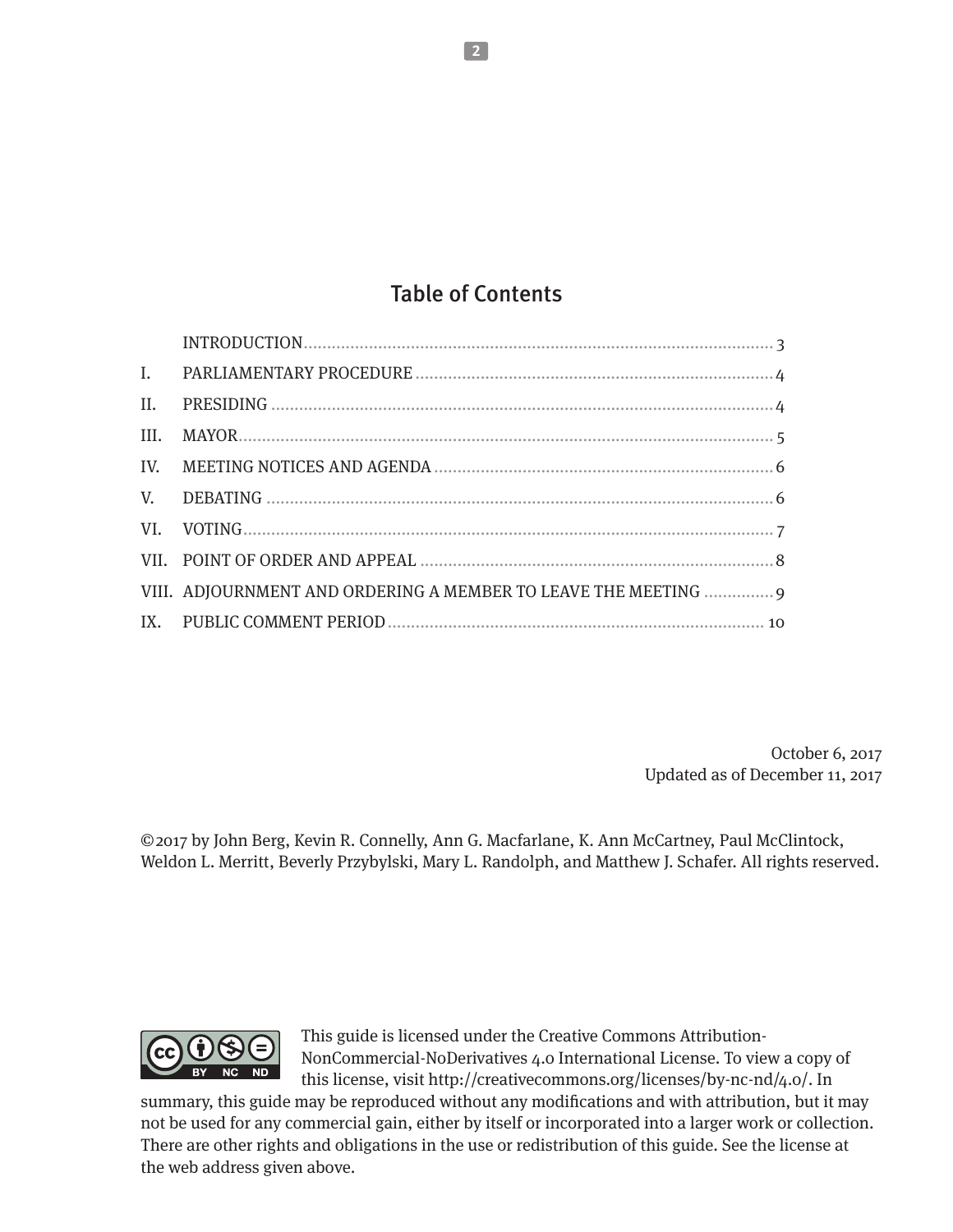**3**

# <span id="page-2-0"></span>**INTRODUCTION**

This material is general and educational in nature. The answers are based on Robert's Rules of Order Newly Revised, 11th edition (abbreviated RONR) and our own experience. The National Association of Parliamentarians (parliamentarians.org) and the American Institute of Parliamentarians (aipparl.org) provide extensive information on parliamentary procedure. For additional information on many of these questions, MRSC (Municipal Research and Services Center) has valuable reference materials available for free download (mrsc.org).

In this guide we talk about "mayor-council" cities, in which the mayor is elected by the people, and "councilmanager" cities, in which the city council elects the mayor from among its own members. Charter cities are governed by the contents of their charter and state law. Throughout this guide, the term "mayor" means "presiding officer" (the person in charge of running the meeting).

In every state, state law governs the actions of local government. Many states give access to their relevant statutes online. The Revised Code of Washington (RCW) is mentioned for reference purposes only. Nothing in this guide constitutes legal advice. Consult your attorney or another qualified authority if you have questions about how these general principles apply in a specific situation.

| <b>PRP</b> | Professional Registered Parliamentarian (NAP)        |
|------------|------------------------------------------------------|
| CР         | Certified Parliamentarian (AIP)                      |
| CPP        | Certified Professional Parliamentarian (AIP)         |
| CP-T       | Certified Parliamentarian-Teacher (AIP)              |
| CPP-T      | Certified Professional Parliamentarian-Teacher (AIP) |

# **Excerpts from the Revised Code of Washington (RCW):**

RCW 35A.12.100 (Mayor-council) The mayor shall preside over all meetings of the city council, when present, but shall have a vote only in the case of a tie in the votes of the councilmembers with respect to matters other than the passage of any ordinance, grant, or revocation of franchise or license, or any resolution for the payment of money.

RCW 35A.13.030 (Council-manager) The chair of the council shall have the title of mayor and shall preside at meetings of the council.

RCW 35A.12.120 The council shall determine its own rules and order of business, and may establish rules for the conduct of council meetings and maintenance of order. (Note: This applies to both mayor-council and council-manager cities.)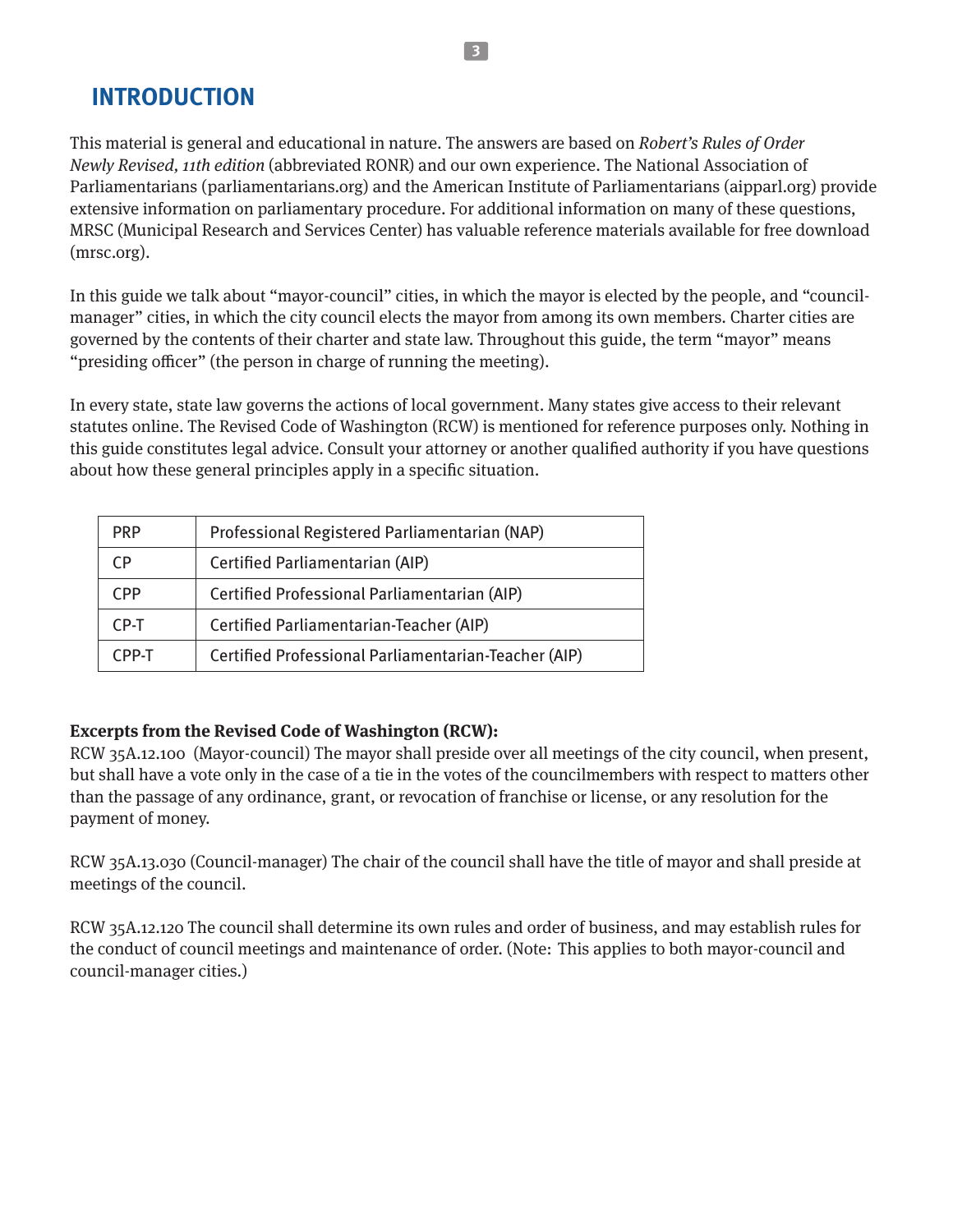# <span id="page-3-0"></span>**I. PARLIAMENTARY PROCEDURE**

# **I thought state law governed the conduct of city council meetings. Why do mayors and members of city councils have to follow parliamentary procedure?**

Under Washington State law, councils determine their own rules:

RCW 35A.12.120 "The council shall determine its own rules and order of business, and may establish rules for the conduct of council meetings and the maintenance of order."

The set of ordinary and customary rules that councils usually choose for their meetings is "parliamentary procedure." These customs, rules and guidelines have evolved over the last 500 years to govern the conduct of public meetings. They form part of the common law. The courts have found that public bodies must follow parliamentary principles. In some states, the requirement to follow parliamentary principles is specifically included in state law.

# **If a council hasn't adopted Robert's Rules of Order, can it run its meetings the way it likes?**

No. Robert's Rules of Order is one widely-used authority summing up the general understanding of parliamentary procedure. There are other authorities as well. Even if a council has not adopted any authority, it is still bound by parliamentary principles as part of the common law.

# **What does the principle of majority rule mean?**

The principle of majority rule means that the decision of a majority of the members of the body (more than half of those present and voting) is the decision of the entire council. The minority must make it their own, or at a minimum, may not take actions to prevent the council from carrying out its decision.

### **What is a quorum?**

A quorum is the minimum number of voting members who must be present for business to be done. Unless otherwise specified, it is a majority of the members then in office. In a mayor-council city, the mayor is not counted towards the quorum. RONR pp. 345-351

### **Can a council suspend all of Robert's Rules?**

No. RONR p. 263-265

### **How can a rule be suspended?**

If a member wishes to suspend a rule, for instance, to allow a member of the public to speak longer than the allotted time, he says, "I move to suspend the rules in order to allow the citizen to complete his remarks." This motion needs a second and cannot be debated. It usually takes a two-thirds vote to pass. The specific rule being suspended is not mentioned, only the purpose. Some rules cannot be suspended. RONR pp. 260-267

# **II. PRESIDING**

### **Who is in charge of running a public meeting, such as a city council, school board or special district meeting?**

For each body, there is a specific individual who has authority to run the meeting, either by election or appointment. This person's personal authority is subject to state law and regulations, any bylaws or guidelines adopted by the body, and the will of the body itself. Depending on the body, this individual will have the title of mayor, president, chair, etc. In a city council, the mayor has the duty of running the meeting.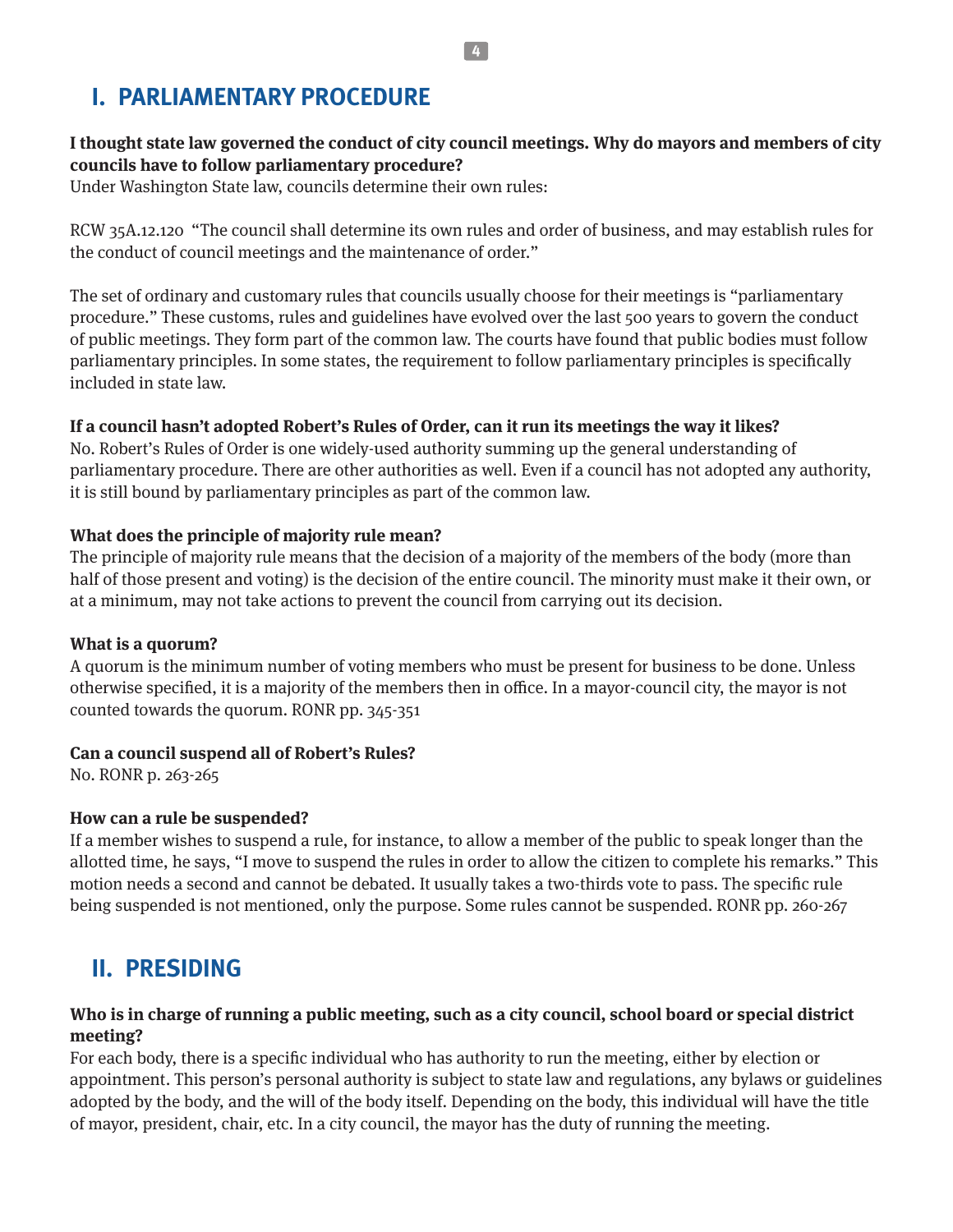#### <span id="page-4-0"></span>**Under the Revised Code of Washington, a mayor elected by the people is supposed to run the meeting. Doesn't he have the right to run it the way he likes?**

No. The mayor in a mayor-council must follow the principles outlined in parliamentary procedure. During the meeting, he is the servant of the group, and the group is the final authority. The group's final authority is exercised by using the motion to appeal.

# **III. MAYOR**

# **What are the obligations of the mayor during a meeting?**

The mayor has the following duties. RONR pp. 449-450

| Open meeting                            | To open the meeting at the appointed time by taking the chair (sitting in the<br>seat reserved for the presiding officer), after finding that a quorum is present,<br>and calling the meeting to order.                                                                    |
|-----------------------------------------|----------------------------------------------------------------------------------------------------------------------------------------------------------------------------------------------------------------------------------------------------------------------------|
| Announce next activity                  | To announce in proper sequence the next activity before the council in<br>accordance with the prescribed order of business.                                                                                                                                                |
| Recognize members                       | To recognize council members who are entitled to the floor (who have the<br>exclusive right to be heard at that time).                                                                                                                                                     |
| State questions and put to<br>vote      | To state and put to vote all questions that legitimately come before the council<br>as motions or that otherwise arise in the course of proceedings, and to<br>announce the result of each vote; or, if a motion that is not in order is made, to<br>rule it out of order. |
| Refuse to recognize dilatory<br>motions | To protect the council from obviously dilatory (recurrent time-wasting or<br>obstructive) motions by refusing to recognize them.                                                                                                                                           |
| Enforce order and decorum               | To enforce the rules relating to debate and those relating to order and decorum<br>within the council.                                                                                                                                                                     |
| <b>Expedite business</b>                | To expedite business in every way compatible with the rights of council<br>members and the council rules.                                                                                                                                                                  |
| Decide all questions of order           | To decide all questions of order subject to appeal – unless, when in doubt, the<br>mayor prefers initially to submit such a question to the council for decision.                                                                                                          |
| Respond to inquiries                    | To respond to inquiries of council members relating to parliamentary procedure<br>or factual information bearing on the business of the council.                                                                                                                           |
| Authenticate documents                  | To authenticate by his signature, when necessary, all acts, orders and<br>proceedings of the council.                                                                                                                                                                      |
| Close meeting                           | To declare the meeting adjourned when the council so votes or $-$ where<br>applicable – at the time prescribed in the agenda, or at any time in the event of<br>a sudden emergency affecting the safety of those present.                                                  |

### **Is the mayor a member of the city council?**

In Washington State, the mayor of a council-manager city is a member of the city council, but the mayor of a mayor-council city is not.

### **What right does the mayor have to speak at a city council meeting?**

• The mayor must, of course, speak about procedural matters in order to carry out the duties outlined above.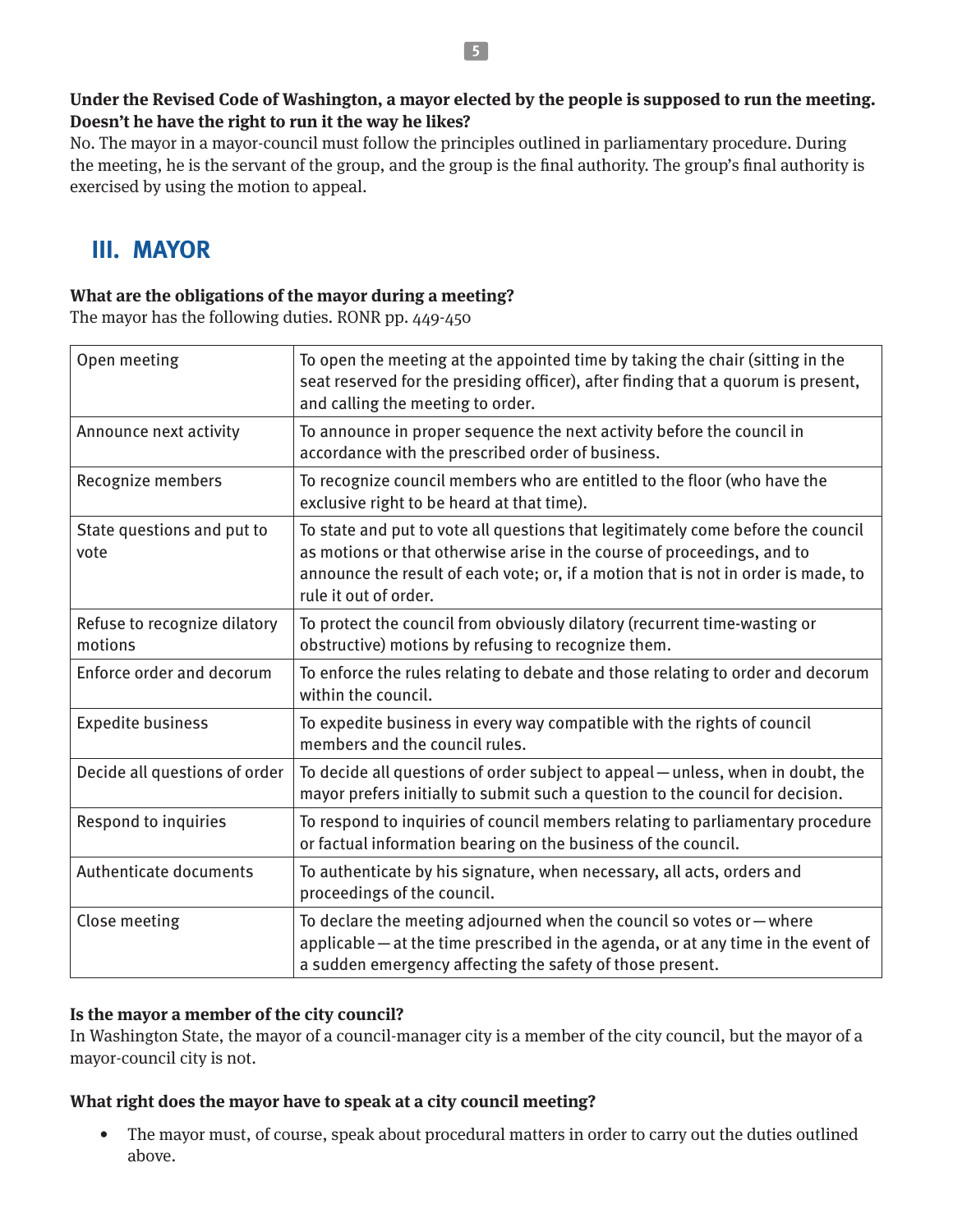- <span id="page-5-0"></span>• The mayor in a council-manager city has the same right to speak about issues facing the council as any other council member.
- RONR has special rules for small boards (up to about 12 members). In a mayor-council city with a small council, the elected mayor customarily has a right to speak on matters pending before the council, even though technically not a member. In a larger council, if the elected mayor wishes to speak on substance, he should step down from the chair in order to participate in debate, while another who has not and will not speak on the matter presides, resuming it only when the item has been dealt with. RONR pp. 394-395.

#### **Can the council remove the mayor as presiding officer during a city council meeting and appoint someone else in his place?**

This is primarily a legal and not a parliamentary question.

# **IV. MEETING NOTICES AND AGENDA**

#### **Who authorizes the notice of a special meeting?**

Issuing notices of a meeting is part of the administrative duties of the mayor. The mayor is bound to issue notices of special meetings that are called according to state law and council rules.

#### **Who decides what goes on the agenda of a public meeting?**

The mayor prepares the draft agenda of a public meeting, but the final content of the agenda is subject to the vote of the council. RONR p. 372-373

# **V. DEBATING**

#### **Who decides who may speak in debate and in what order?**

The mayor recognizes council members (gives them permission to debate) in accord with the rules of parliamentary procedure. For example:

- The person who makes a motion has the right to debate first if he wishes to. RONR p. 379
- No one may debate a second time until everyone who wishes to do so has spoken once. RONR pp. 379, 388-389
- The mayor may not refuse to recognize council members based on personal preference. RONR pp. 376-377

#### **May council members interrupt each other or the mayor?**

No. Interrupting is forbidden under RONR. An exception is that a council member may interrupt to raise a "point of order" if a procedural rule is being broken that needs immediate attention. RONR pp. 383-385

#### **May the mayor interrupt a debater?**

No. RONR says specifically that the chair may not interrupt a debater except for a point of order, so long as no council rules are broken. The mayor may not interrupt even if he knows more about a given subject than the debater. RONR pp. 43-44

#### **May the council members debate directly to each other?**

It depends. In a large council, council members must address all remarks to the chair. In a small council (up to about 12 members) council members may speak directly to each other. However, the rule that no one may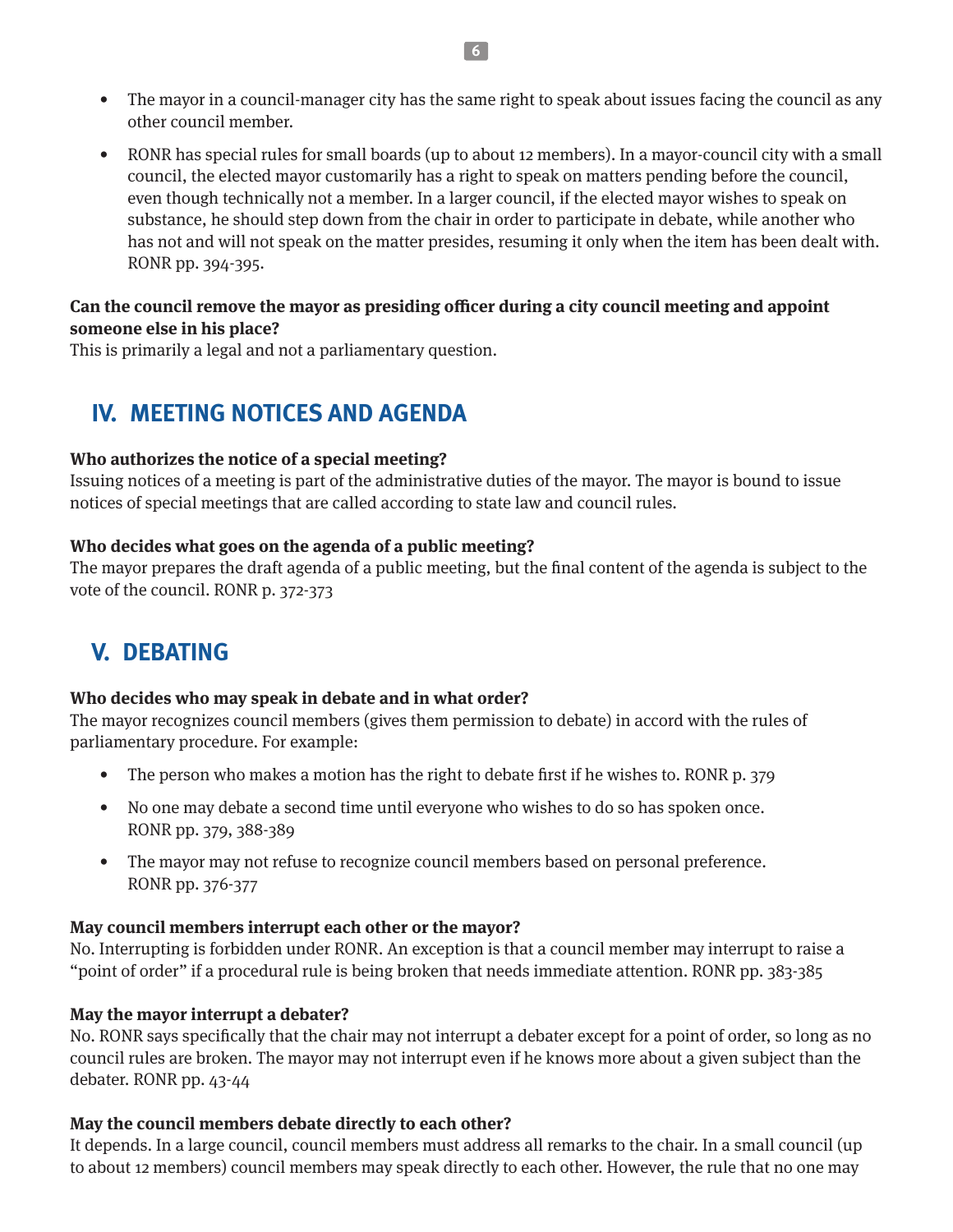<span id="page-6-0"></span>debate a second time until everyone who wishes to do so has spoken once still applies. Allowing members to debate to each other often leads to one-on-one conversations that violate this rule. RONR p. 392; pp. 487-488

#### **What kinds of remarks are forbidden at city council meetings?**

There are certain types of unacceptable remark under RONR. Council members may not make such remarks, which are considered to be irrelevant (not germane) to debate. (Members of the public are not bound by these restrictions.) RONR pp. 392-393

- Personal remarks (remarks about a person's individual qualities, rather than his views)
- Insulting language, personal attacks, profanity and vulgarity
- Inflammatory remarks
- Criticizing a past action of the group, unless the topic is under discussion by the group as a whole, or the member plans to introduce a motion to amend or rescind the action at the end of his speech.
- Remarks that are not germane (relevant) to the topic under discussion.

#### **Who decides whether a remark is forbidden under these rules?**

The mayor issues a ruling about improper remarks, subject to appeal. A council member may also object to an improper remark.

#### **May the council invite a member of the public to speak at a public meeting?**

Yes. The council may invite anyone it chooses to address it.

# **VI. VOTING**

#### **How many votes does it take to pass a motion or resolution?**

In most cases it takes a majority vote to pass a motion or resolution. RONR pp. 400-429

#### **What is a majority vote?**

This is a vote in which more than half of the members who cast a vote vote in favor of the motion:

| 2 or 3 members vote | 2 in favor |
|---------------------|------------|
| 4 or 5 members vote | 3 in favor |
| 6 or 7 members vote | 4 in favor |
| 8 or 9 members vote | 5 in favor |

#### **What is a two-thirds vote?**

This is a vote in which at least two-thirds of the members who cast a vote vote in favor of the motion:

| 2 or 3 members vote | 2 in favor |
|---------------------|------------|
| 4 members           | 3 in favor |
| 5 or 6 members vote | 4 in favor |
| 7 members vote      | 5 in favor |
| 8 or 9 members vote | 6 in favor |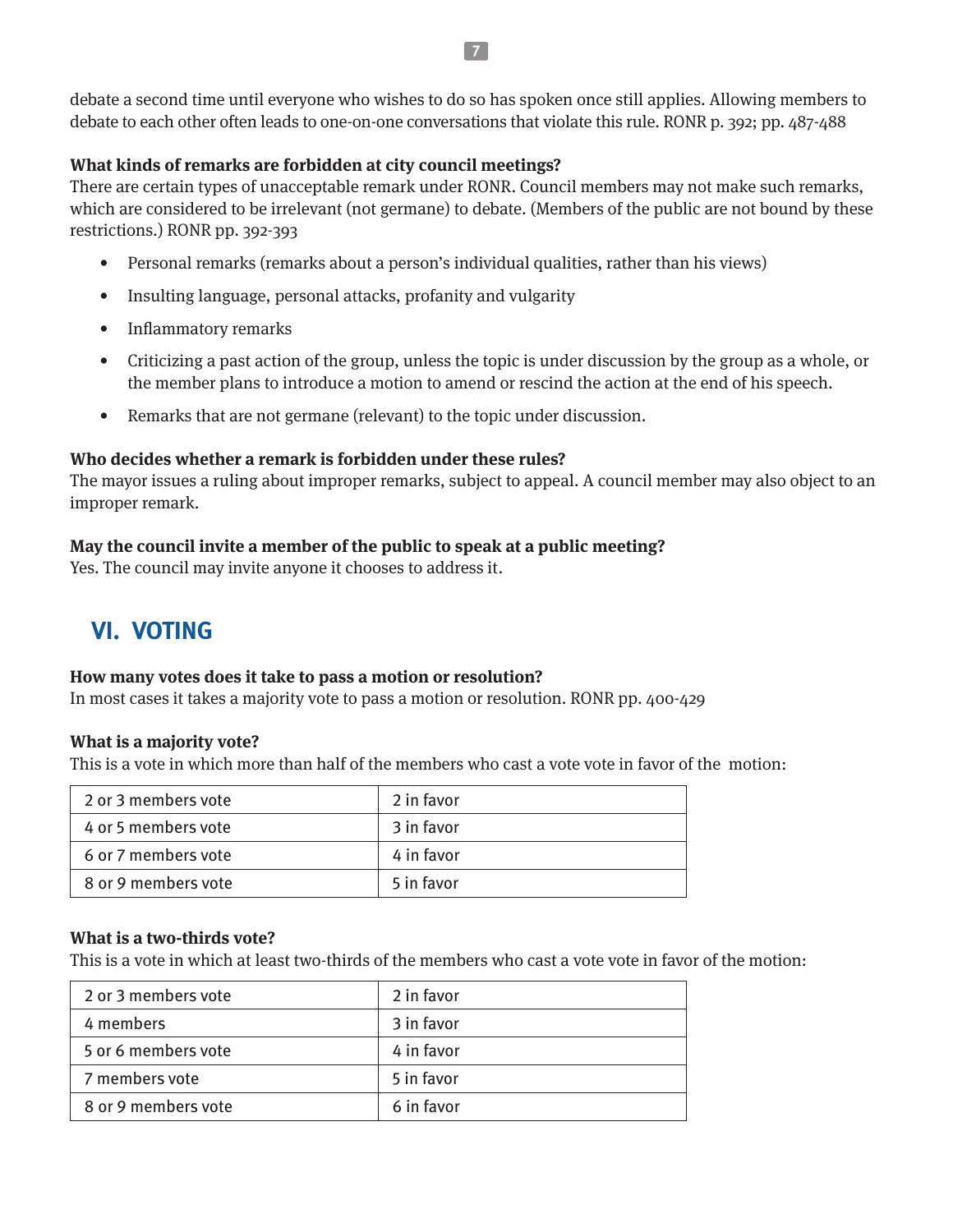#### **8**

#### <span id="page-7-0"></span>**Who decides what the outcome of a vote is?**

The mayor announces the result of a vote and has a special obligation to verify it beyond reasonable doubt. RONR p. 48

### **If the mayor announces the result of a vote, and it seems to a council member that he made an error, what should the council member do?**

If the vote was taken by voice, the council member should call out "division." The mayor must then retake the vote by raising hands or asking council members to stand. At the request of any council member, the vote must be taken by roll call. RONR p. 52

#### **Can the mayor vote at council meetings?**

In a council-manager city, the mayor may vote.

In a mayor-council city, the mayor ordinarily has no vote. However, the mayor may vote in one instance: to break a tie in a matter that is NOT the passage of an ordinance, grant, or revocation of franchise or license, or any resolution for the payment of money.

#### **If the council passes a resolution or motion, can the mayor veto it?**

Mayors in mayor-council code and second class cities can veto ordinances passed by the council, but such a veto may be overridden by the vote of a majority of all council members plus one more vote. The mayor does not have the power to veto other actions of the council. Mayors in towns do not have a veto power. In a council-manager city, mayors also do not have a veto power. The veto power of mayors in the ten first class cities are detailed in their city charters.

# **VII. POINT OF ORDER AND APPEAL**

#### **What should a council member do when someone breaks one of the rules?**

A council member can make a point of order. This is a motion that requires another council member, or the chair, to abide by the council's rules or parliamentary rules. If an error isn't obvious, the council member may have to briefly explain how the rules are being broken.

This motion is made by just one council member and in most circumstances the motion must be made at the time of the rule violation. When this motion is made it immediately and temporarily stops business until the point is ruled on by the chair, who will either agree with the council member and enforce the rule, or may disagree with the council member. Once the chair rules that the point of order was well taken (correct) or not well taken (incorrect), the business that was interrupted then continues (unless the chair's ruling is immediately appealed). RONR p. 247, 255

#### **How does a council member raise a point of order?**

The council member who sees a rule violation and wants the rule enforced should stand up, interrupt the chair or a speaker if necessary, and without waiting to be recognized, call out, "Point of order!" or "I rise to a point of order." RONR p. 253

#### **Can a council member raise a point of order about the chair's actions?**

Yes. Everyone in the meeting must follow the rules. If this happens, the chair issues a ruling on his own action.

### **Can a member of the public raise a point of order?**

No. Only a council member can raise a point of order.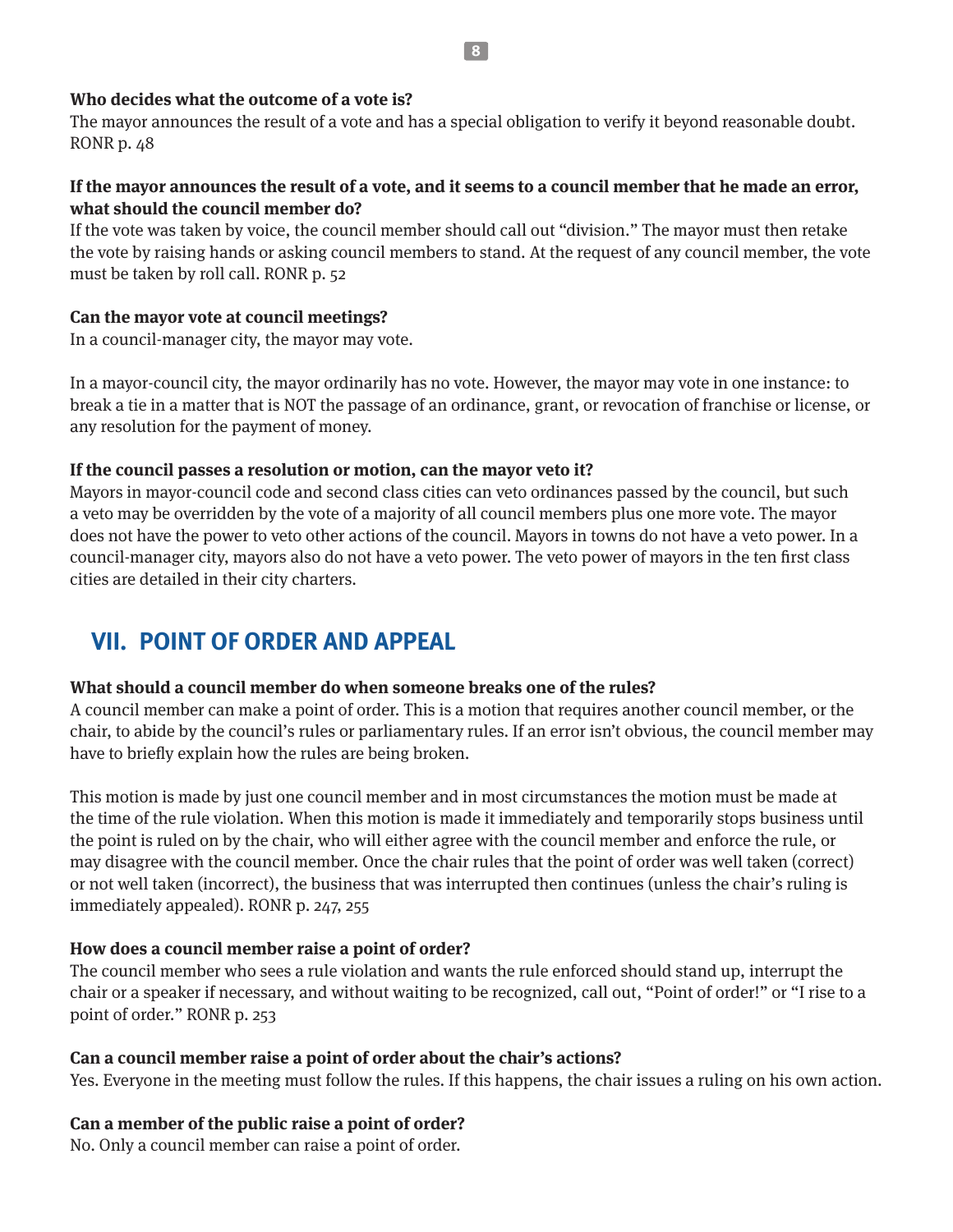#### <span id="page-8-0"></span>**What should council members do when they disagree with a ruling by the mayor?**

A council member can appeal the chair's ruling, which then tells the chair that the council member is in disagreement with the chair's interpretation and that he wants the council to decide it for themselves. The appeal must be made immediately. If other business intervenes, then it is too late to appeal the chair's decision or ruling.

When the motion is made, it immediately and temporarily stops the pending business until a decision is reached on the appeal. After a vote is taken on the appeal by the council members, the business that was interrupted then continues. RONR pp. 255-56

#### **How is an appeal conducted?**

A council member stands and without waiting to be recognized says: "I disagree with the ruling by the chair." The chair should recognize an appeal, even if worded simply as, "I don't think that's right – I disagree with you." The formal wording is, "I appeal from the decision of the chair." The chair then processes the motion. RONR p. 259

#### **Can appeals be debated?**

Appeals pertaining to language and decorum may not be debated. In general, other appeals can be debated. There is a special process for debating an appeal. RONR p. 257

#### **Are there rulings that cannot be appealed?**

Yes. A point of order that was raised while an appeal is pending cannot be appealed, nor can a ruling by the chair for which there cannot possibly be two reasonable opinions. RONR p. 256

#### **What should the council members do if the mayor ignores an appeal?**

This is a highly significant violation of parliamentary procedure which should never happen. The council member may stand and take the vote himself. Education is critical so that all involved understand how this process works. Consult an attorney if legal action is needed. RONR p. 651

# **VIII. ADJOURNMENT AND ORDERING A MEMBER TO LEAVE THE MEETING**

#### **May the mayor adjourn the meeting when he chooses?**

No. The mayor may adjourn the meeting on his own initiative only in two instances:

- If the council has come to the end of its agenda and there is no further business.
- If a riot or other dangerous situation has arisen. RONR p. 233-242

#### **May the members adjourn the meeting when they choose?**

Yes. When the council votes in favor of adjournment, the meeting ends, even if there is unfinished business. This motion cannot be debated and requires a majority vote.

#### **May the mayor order a member of a city council to leave the meeting?**

No.

#### **May the council members order one of their own members to leave the meeting?**

Yes. In situations where disruption or disorderly conduct by a council member warrants it, the other members may direct that he leave the meeting. Usually warnings are given first. The removal can be ordered only for a single meeting, not for future meetings. It is best to have adopted policies in place that state when and how such an event might occur. RONR pp. 643-653